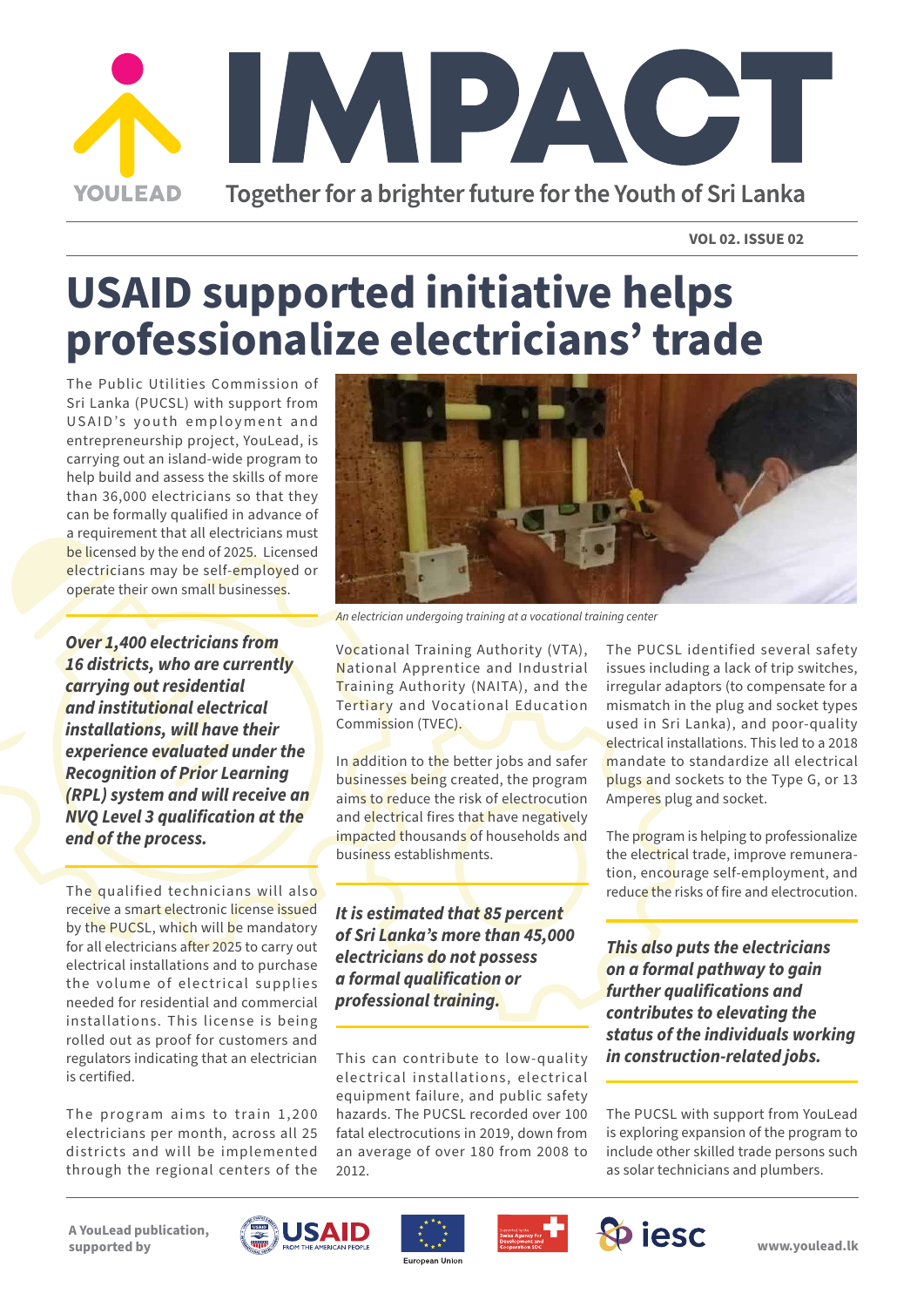### **VOL 02. ISSUE 02 PAGE 2 CONSUMER 2 PAGE 2 PAGE 2**



Discovering Sri Lanka on foot is the premise behind Serendipity Trails-Sri Lanka Tourism's latest Signature Experience designed to demonstrate the island's diversity, encourage more sustainable travel and bring economic opportunity to underserved, rural communities. Launched with funding from the European Union (EU), 'Serendipity Trails' promotes a more holistic traveler experience in line with post-COVID trends embracing wellness, nature, and sustainability.

*'Serendipity Trails' identifies a collection of destination-based walking trails across the island starting with 'The Peko Trail,' a 300-kilometer walking path traversing the hills of Sri Lanka.*

 The interconnecting trail will be the first of a series of walking trails that allow visitors to discover the varying terrain, history, culture, food, and the local community across Sri Lanka by foot, in short sections, or as part of a multi-day experience.

The development of the trails is part of the EU's 5.7 million Euro investment (2.2

billion Rupees) in the Tourism Resilience Project which aims to support Sri Lanka's national tourism strategy. The U.S. Agency for International Development (USAID) committed a further \$787,000 (approximately LKR 280 million) to support the initiative. The project is implemented by the International Executive Service Corps.

The Ambassador of the EU Delegation in Sri Lanka, H.E. Denis Chaibi together with Chairperson, Sri Lanka Tourism Ms. Kimarli Fernando unveiled the signage at the trailhead, marking the start of the first stage of the trail, an eight-kilometer stretch running through a tea estate and ending near a local community.

The first stage showcased trail branding and markings, which will guide visitors along the trail and featured audio stories about the history and prominent people like James Taylor, widely credited for pioneering tea cultivation in Sri Lanka, that visitors can listen to by scanning a QR code on the phones. The local community was also engaged, demonstrating potential livelihood opportunities based on local food and culture.

The TRP will also expand on the economic activities along the trail throughout the development phase and will include providing capacity-building support to SMEs from within the communities along the trail. The community will receive training in relevant areas that uplift product quality, improve financial literacy, and strengthen sales and marketing.

*The project will also provide grants and mentorship support to entrepreneurs setting up businesses to serve the needs of travelers on the trail.*

Over 50 MSMEs will also receive support to obtain 'Health and safety' certifications that help improve personal and food hygiene standards, contributing to further enhancing the quality of the Sri Lankan tourism product and supporting the competitiveness of small businesses.

The Tourism Resilience Project will also conduct training for individuals working in the tourism industry in the Uva and Central provinces under its career guidance and industry training programs. The training will help bolster work-readiness skills that are strategic to improving the quality of the hospitality product and lead to improved bottom-line performance.

**A YouLead publication, supported by**







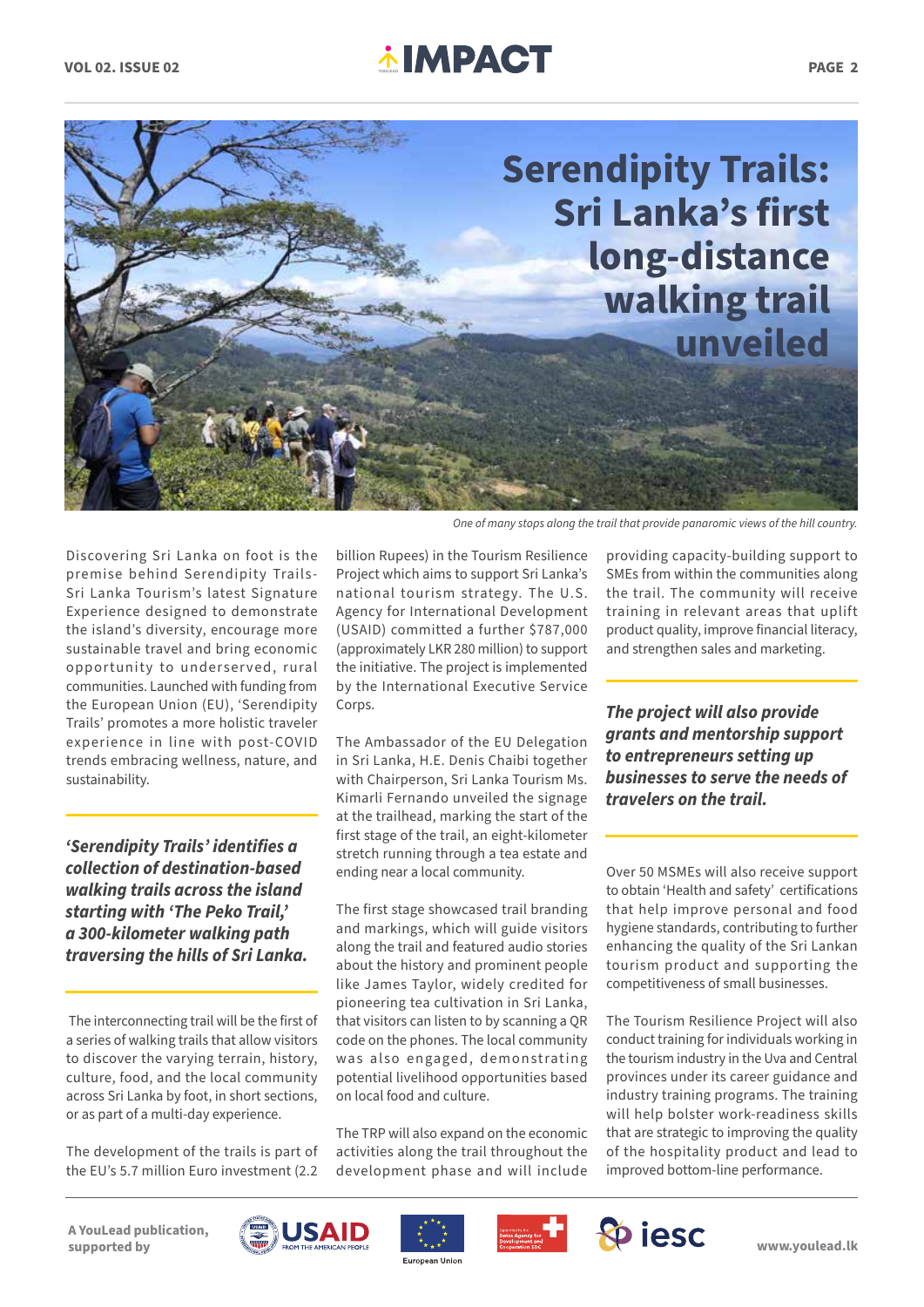## **VOL 02. ISSUE 02 PAGE 3**



*Above: The Ambassador of the EU Delegation in Sri Lanka, H.E. Denis Chaibi together with Chairperson, Sri Lanka Tourism Ms. Kimarli Fernando unveil the signage at the trailhead. Below: The Ambassador of the EU Delegation in Sri Lanka (left), USAID Mission Director - Reed Aeschliman (centre) and Secretary to the Ministry of Tourism - Mr. Siripala Hettiarachchi (right) participate in a Hindu religious observance at the end of the trail.* 



*Above: The Ambassador of the EU Delegation in Sri Lanka addressing the guests after unveiling the signage at the starting point of the trail.*

*Below: The Ambassador of the EU Delegation in Sri Lanka and USAID Project Director in conversation on the first leg of the trail.* 











*Top left: Ms. Jenny Correia Nunes - Head of Cooperation Section, European Commission and Ms. Michelle Koscielski, Economic Growth Director - of USAID walk ahead of other guests on the trail* 

*Below left: A naturalist working in the hospitality sector in the area sharing some historic facts about the locality.* 

**A YouLead publication, supported by**









**www.youlead.lk**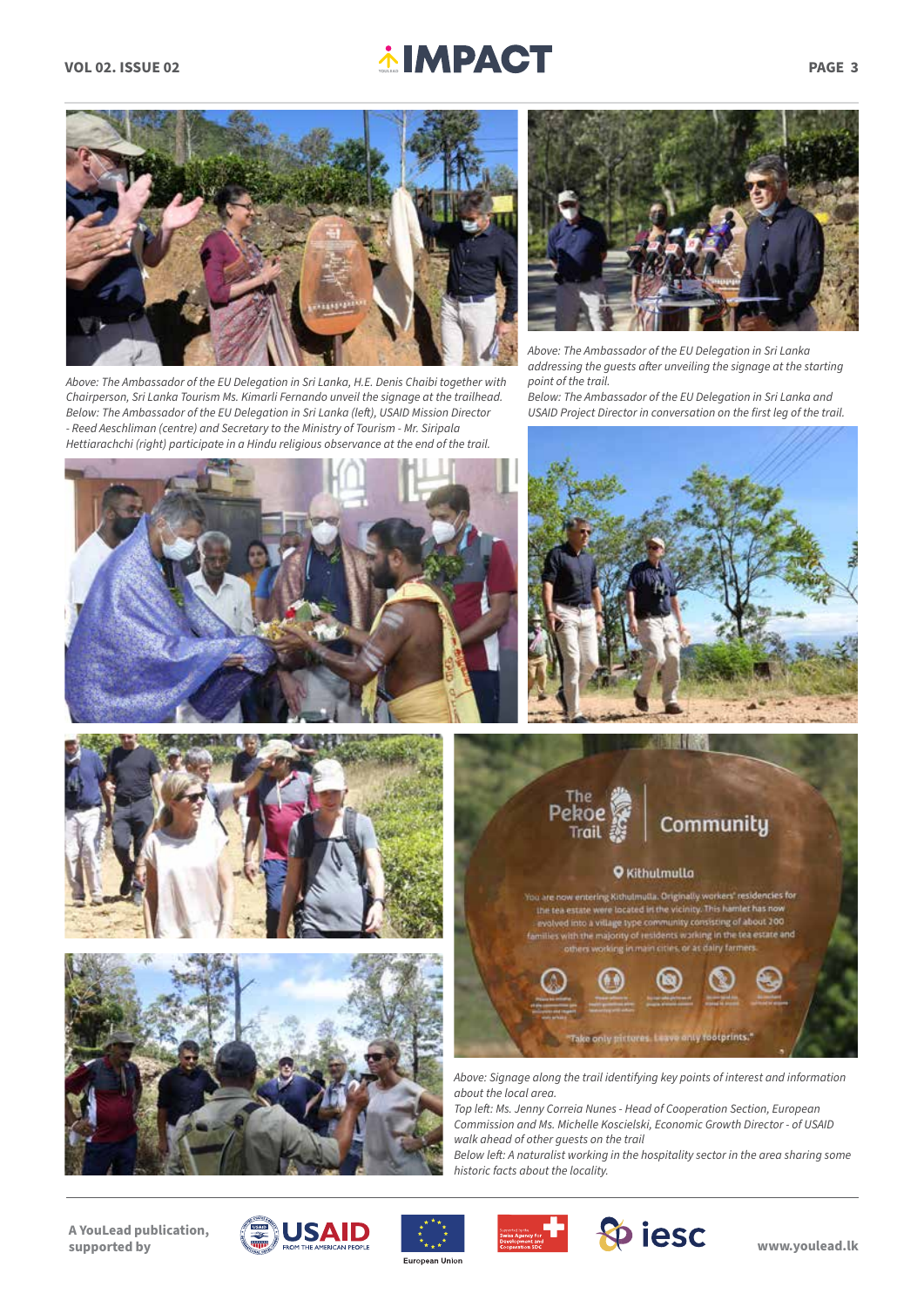### **VOL 02. ISSUE 02 PAGE 4 PACT**

### **USAID's youth behavioral change campaign sets the benchmark for effectiveness**



*The two Effie Gold Awards won in the categories of Youth Marketing Effectiveness and Social Media Effectiveness for the viral "Kalumal Pokuna" campaign*

USAID's youth employment and entrepreneurship project, YouLead, won two Effie gold awards this year for marketing effectiveness. YouLead was the only organization to earn two gold awards with the USAID-funded campaign beating out big-budget campaigns from top private brands in Sri Lanka. The awards were in the highly competitive categories of Youth Marketing Effectiveness and Social Media Effectiveness for the viral "Kalumal Pokuna" campaign, designed to encourage youth to sign up for career guidance and proactively chart their futures.

*Behavior change is a challenging task and development programs often struggle to create a significant impact on youth who are difficult to reach using traditional media.* 

Therefore, creating a youth mindset that is proactive and receptive to a rapidly changing employment marketplace is a critical step in ensuring faster acceptance

and adoption of the tools and services that USAID funding makes possible.

Effie is an internationally recognized awards program that celebrates marketing effectiveness and is conducted locally by the Sri Lanka Institute of Marketing. This year, while a record number of 250 entries vied for awards, only three were deemed gold worthy. The double gold awards for 'Kalumal Pokuna,' from an independent jury of experts, are a testament to the effectiveness and impact of USAID's behavioral change communications.

Launched in the first quarter of 2021, the 'Kalumal Pokuna' campaign used a combination of engaging storytelling and innovative digital media techniques to create, and then bust a myth around career choices and achieving success. The campaign leveraged conversations on popular youth social media groups to first build the myth of 'Kalumal Pokuna,' a mysterious and elusive pond, which magically transforms anyone who dips in its water instantly into the successful person they were meant to be. The term 'Kalumal Pokuna' was soon trending as a

keyword on Google in the lead up to the launch of the two short videos portraying the story of three youth looking for a miracle solution to find success and their journey to find a mythical pond with the power to make anyone an overnight success.

The videos were seeded across popular youth social media groups and platforms. Beginning with 437,000 video views in just 24 hours, the 'Kalumal Pokuna' campaign went viral to reach more than 3.5 million social media users, predominantly in the 18-35 age group, with 1.5 million views of the two video stories, and generate over 5,000 conversations and shares by the end of March 2021.

The campaign also helped drive realworld, one-on-one, professional career guidance delivery to more than 10,000 youth within the three-month period following its launch.

*Unemployment among 15–24-year-olds rose to over 26 percent in 2020, up from a 20.4 average in the previous three years. This is nearly five times the overall unemployment rate of 5.5 percent in 2020.* 

A long-standing factor contributing to the higher youth unemployment rate can be linked to most youth not having an independent choice in their educational or career paths and therefore passively accepting the outcome that unfolds before them. Creating a youth mindset that is proactive and more receptive to the transformative tools and services that USAID funding makes possible, requires a combination of engaging content plus innovative tactics that are finely tuned to take advantage of the evolving media consumption patterns and online behavior of youth.

**A YouLead publication, supported by**